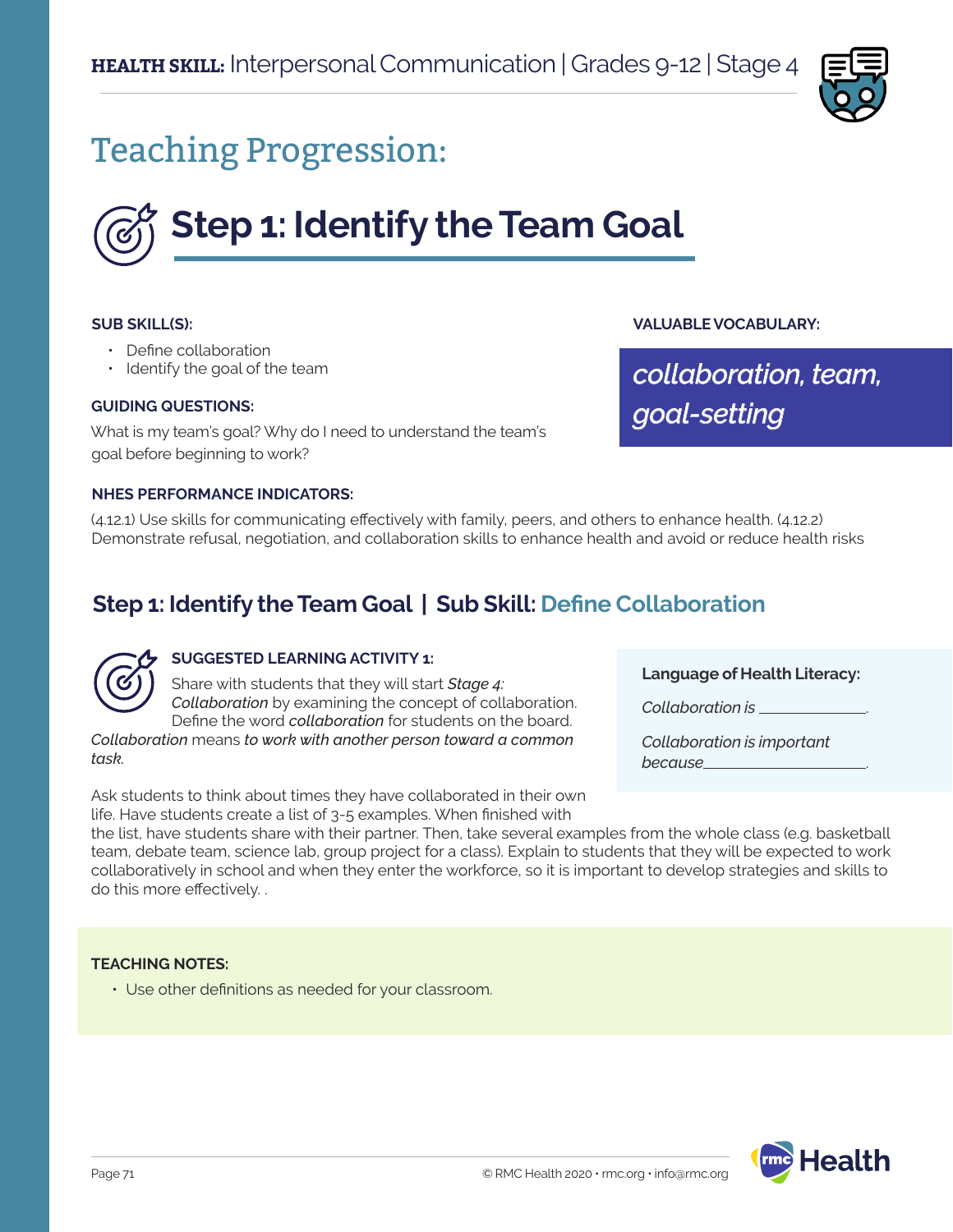

# Teaching Progression: **Step 1 | Identify the Team Goal (Cont.)**

# **Step 1: Identify the Team Goal | Sub Skill: Identify the Goal of the Team**



# **SUGGESTED LEARNING ACTIVITY 1:**

Explain to students that the first step to take when working in collaboration is to identify the goal of the team. Tell students that they need to first know what

the team needs to do in order to be successful. Have students think about the issues that could occur if teams do not have a clear understanding of the team's goal.

Ask students the following questions to reflect on the importance of knowing a goal during collaborative work:

- What could happen if members of a team don't know the team's goal?
- How can knowing the team's goal improve the team's success?



## **SUGGESTED LEARNING ACTIVITY 2:**

Give students examples of people working in collaboration toward a common goal by showing students pictures or reading scenarios. After each example, prompt students to identify the goal the team is working toward.

## **TEACHING NOTES:**

- For example, show students a picture of a group of musicians. Students could say that the musicians are working collaboratively to play a concert.
- Model and provide the *Language of Health Literacy* to help students identify the goal of the teams.



## **SUGGESTED LEARNING ACTIVITY 3:**

Explain to students that this step allows teams to have a common understanding of their outcomes as a group. Tell students that when naming a team goal, the goal should be specific, measurable, and time-phased. Give students an example of a clear team goal. Have students share what they

notice about the goal and identify the different parts of the goal.

## **TEACHING NOTES:**

• Example of Team Goal: Our team needs to complete the science experiment, record data, and clean up by the end of class.



**Language of Health Literacy:**

*The (team/group) is working collaboratively to achieve by* .

*By* , *our (team/group) must accomplish* .